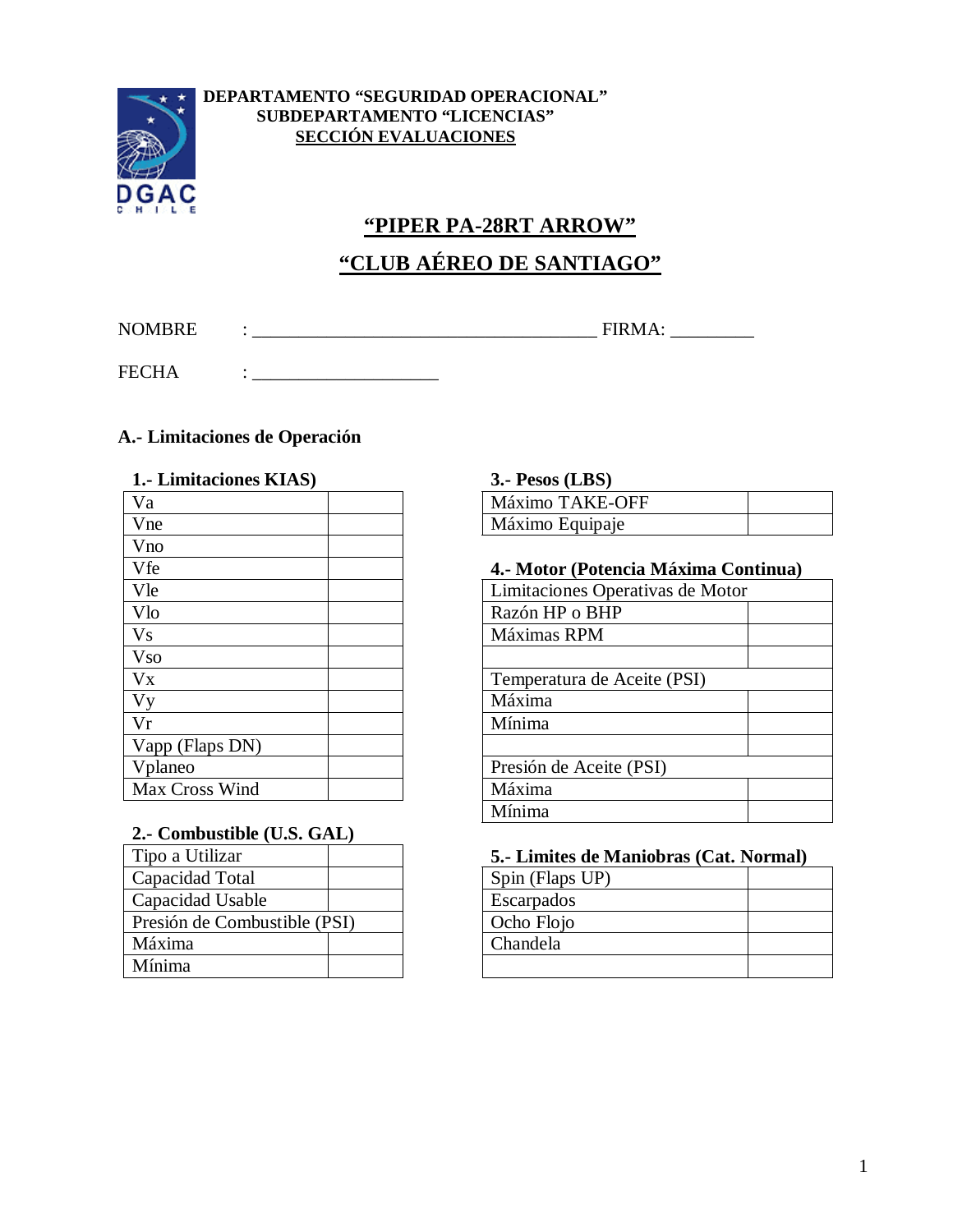#### **B.- Emergency Procedure**

#### **1.- ENGINE POWER LOSS DURING TAKEOFF**

**a.- If sufficient runway remains for a normal landing, leave gear down and land straight ahead:**

Throttle \_\_\_\_\_\_\_\_\_\_\_\_\_\_\_\_\_\_\_\_\_\_\_\_\_\_\_

Brakes \_\_\_\_\_\_\_\_\_\_\_\_\_\_\_\_\_\_\_\_\_\_\_\_\_\_\_

Land straight ahead

#### **b.- If area ahead is rough, or if it is necessary to clear obstructions:**

Gear Selector Switch

#### **c.- If sufficient altitude has been gained to attempt a restart:**

Maintain Safe Airspeed Fuel Selector Auxiliary fuel pump Mixture \_\_\_\_\_\_\_\_\_\_\_\_\_\_\_\_\_\_\_\_\_\_\_\_\_\_\_ Alternate Air If power is not regained, proceed with power off landing.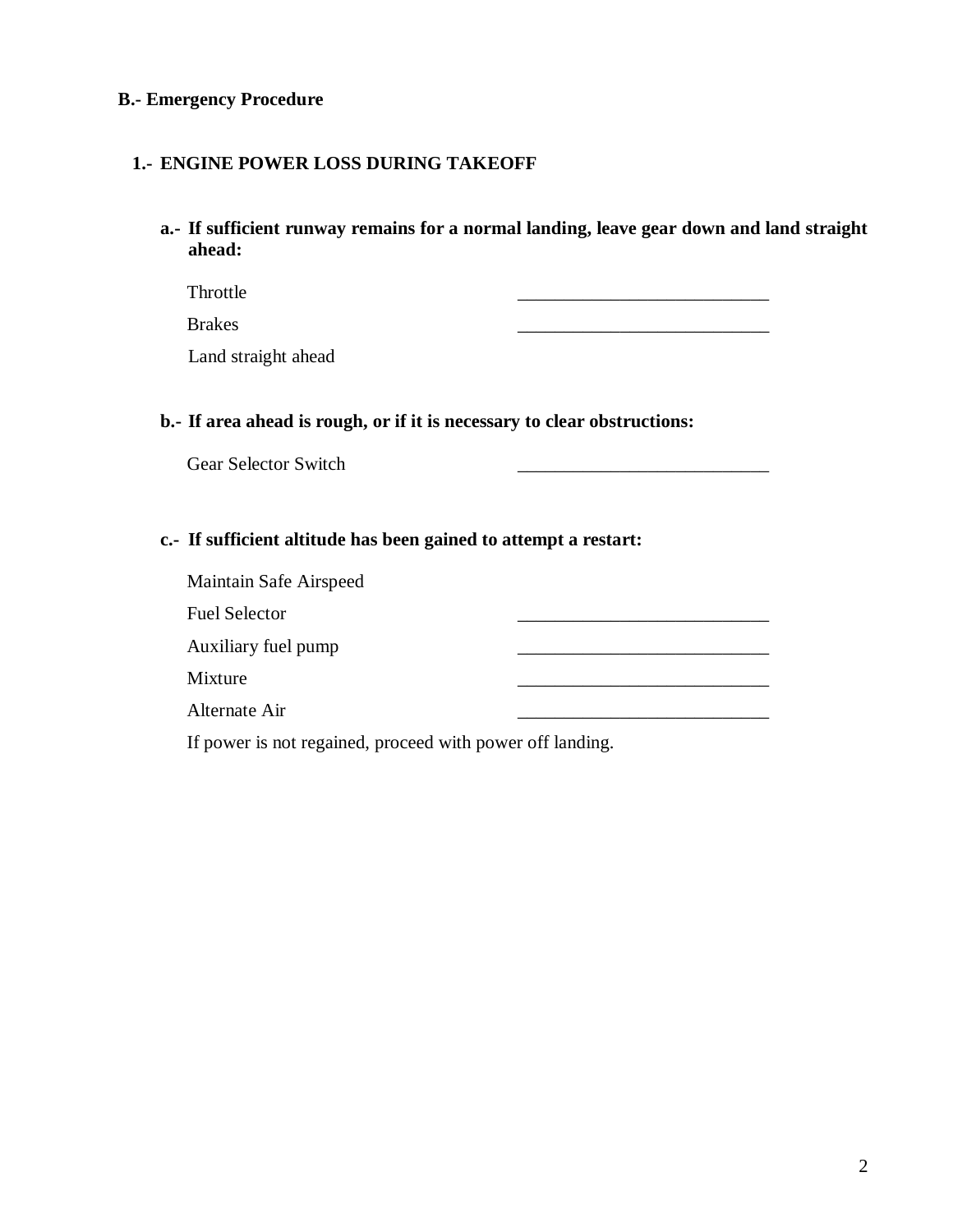## **2.- ENGINE POWER LOSS IN FLIGHT**

| Fuel Selector              |  |
|----------------------------|--|
| <b>Auxiliary Fuel Pump</b> |  |
| Mixture                    |  |
| Alternate Air              |  |
| <b>Engine Gauge</b>        |  |
|                            |  |

**a.- If no fuel pressure is indicated, check tank selector position to be sure it is on a tank containing fuel. When power is restored:**

| Alternate Air                                           |  |
|---------------------------------------------------------|--|
| Auxiliary fuel pump                                     |  |
| If power is not restored prepare for power off landing. |  |

Trim for 79 Kias.

#### **3.- ENGINE FIRE DURING START**

| <b>Starter</b>            |  |
|---------------------------|--|
| Mixture                   |  |
| Throttle                  |  |
| Fuel selector             |  |
| <b>Electric Fuel Pump</b> |  |
| Abandon if fire continues |  |